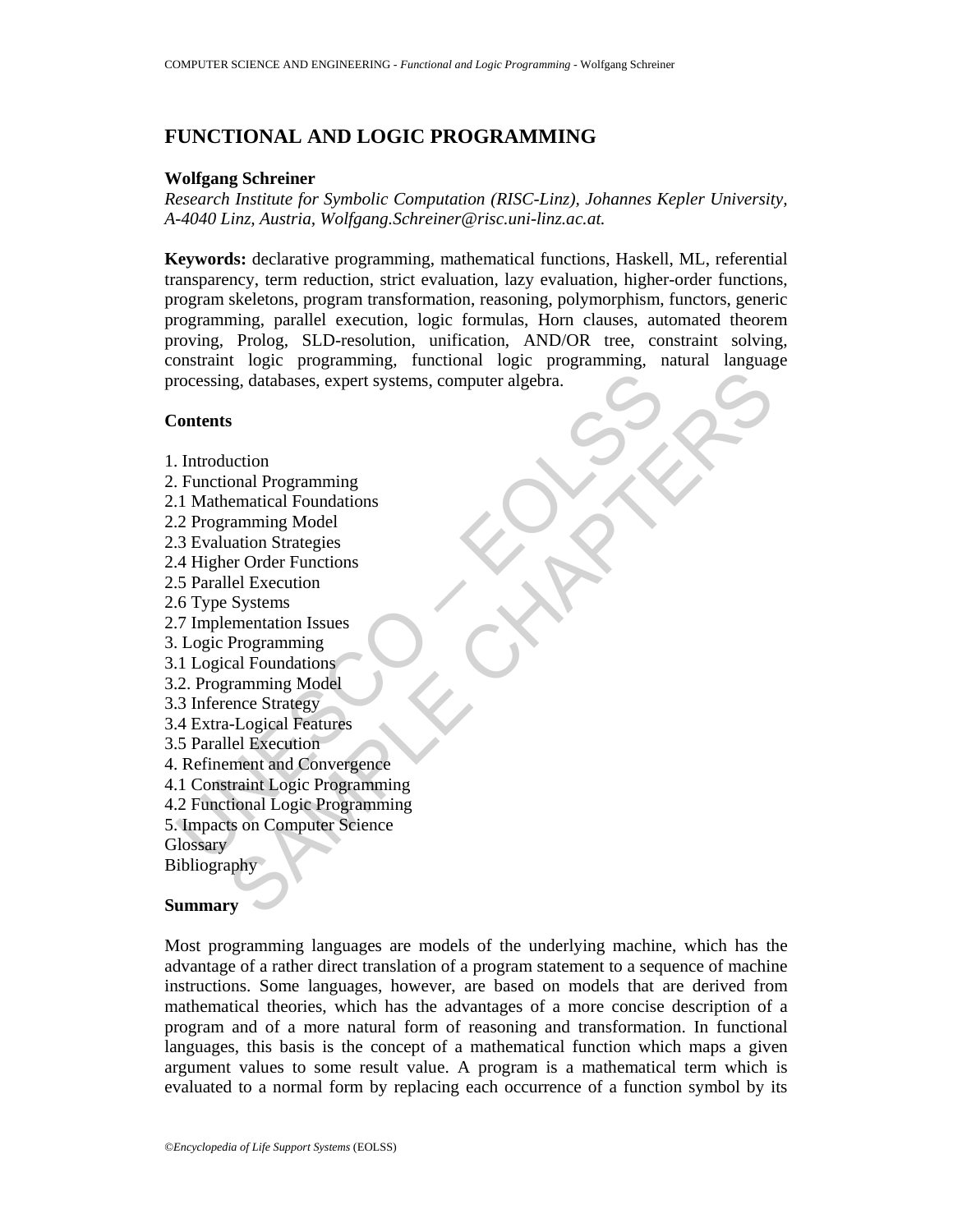corresponding definition. On the other hand, logic languages are built upon the concept of a predicate that relates certain values to each other. A program is a logic formula in which an inference mechanism finds substitutions for the variables such that the formula becomes true. The efficient execution of functional and logic languages has made great progress during the last two decades; further developments have extended the expressiveness of the programming models (constraint logic programming) and unified them in a common framework (functional logic programming). Powerful type systems have been developed which allow to write in a safe way programs that may be applied to a variety of application domains (generic programming). The ideas exemplified by functional and logic languages have essentially influenced the design of other programming languages.

# **1. Introduction**

Functional and logic programming languages are also called *declarative languages*; programs in these languages are said to describe (declaratively) *what* to do and not (operationally) *how* to do it. While this statement may be questioned, declarative languages have certainly their basis in formal models with properties that make programs particularly amenable to precise reasoning and correctness-preserving transformations. This is in contrast to imperative languages which are based on models of the underlying machine; programs written in imperative languages can be thus more directly compiled to efficient machine code, but reasoning and program transformations are comparatively difficult (see *Imperative Programming*).

**Introduction**<br>unctional and logic programming languages are also called *declar*<br>rograms in these languages are said to describe (declaratively) wh<br>perationally) how to do it. While this statement may be questic<br>mguages **aluction**<br>al and logic programming languages are also called *declarative* languages<br>in these languages are said to describe (declaratively) what to do and no<br>and y how to do it. While this is statement may be questioned Declarative programming languages have been developed since the 1970s, but their roots can be traced to the 1930s when mathematicians and logicians began to study the theory of computability. Concise formal calculi were developed in which (supposedly) any calculation can be expressed that a machine can perform and that thus should already suffice as linguistic frameworks for computer programming (Church's thesis, see *Models of Computation*). For instance, although the  $\lambda$ -calculus developed by Alonzo Church consists of just three kinds of expressions and a simple reduction rule, it is believed to be capable of performing every possible computation; a subset of the programming language LISP developed by McCarthy in the late 1950s can be considered as an implementation of this calculus. Nevertheless, it was at that time not believed that a practically useable programming language could be in its entirety based on a simple formal model.

However, in the late 1960s and early 1970s several ideas arose how to write programs in a purely declarative style and still have them executed with reasonable efficiency. Depending on the formal theory, two major schools of thought have subsequently emerged: the *functional programming* community has focused on the concept of the mathematical function as a value-mapping entity; since such a function is typically defined by a set of equations, this yields a style of "programming with recursive equations" (the title of an early paper). The task of the programmer is construct a wanted result value from the given argument values by some basic constructs with a simple mathematical interpretation; reasoning about program correctness thus is immediately reduced to conventional mathematical reasoning and program transformations can be performed like arithmetic calculations. While early functional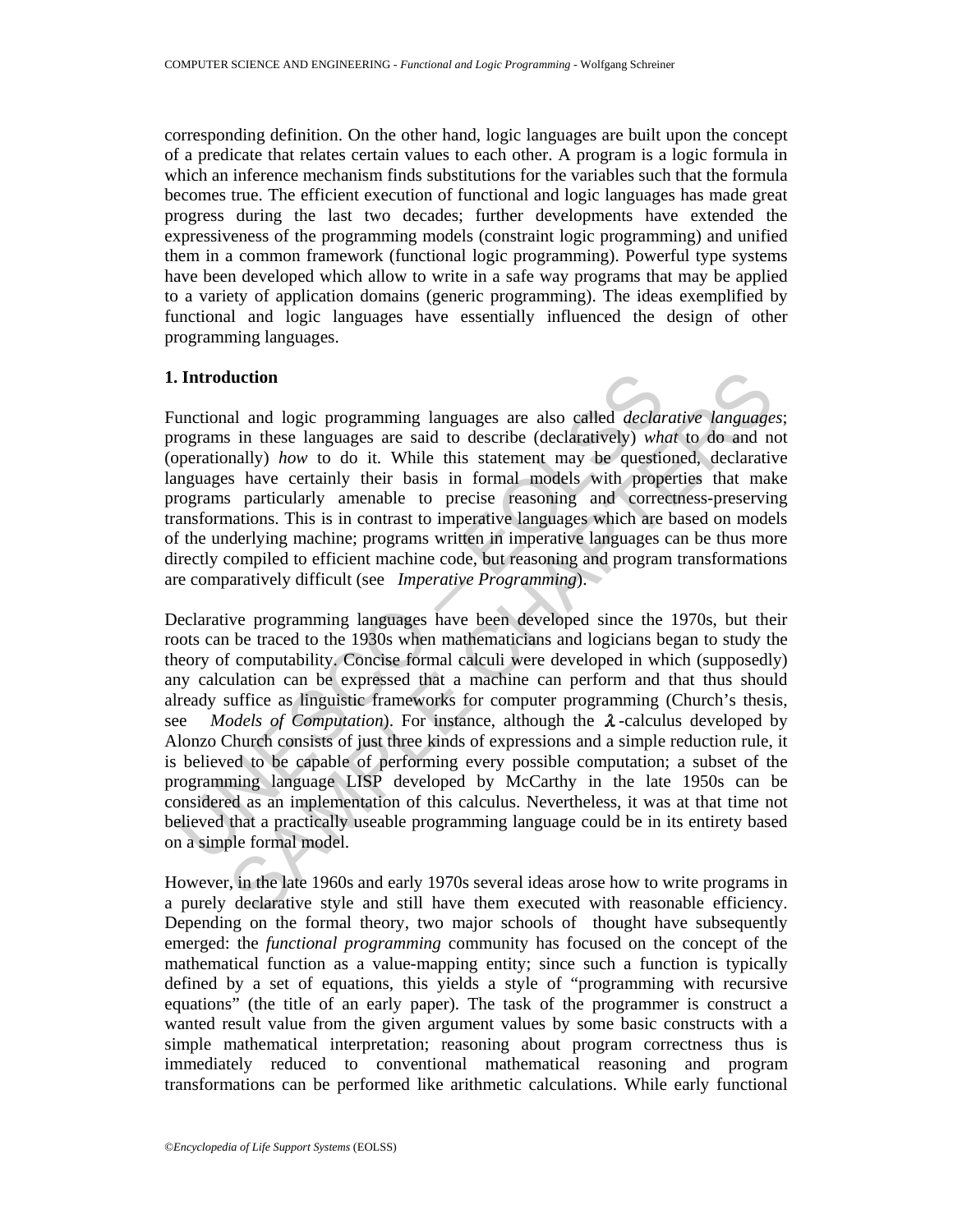languages were comparatively slow, especially in the second half of the 1980s compilation techniques were developed that nowadays allow very efficient execution. Functional languages have also considerably contributed to the theory of type systems by concepts such as polymorphic functions (functions applicable to arguments of different types) and functors (parameterized program modules that take modules as arguments and return modules as results) which yielded the idea of generic programming (nowadays en vogue in object-oriented languages). The myriad of functional languages developed in the 1980s has today crystalized into two major representatives: ML (for Meta-Language) developed at the University of Edinburgh in the course of a project in automated theorem proving and Haskell (named after the logician Haskell Curry) which was developed by a joint initiative of various research groups in Europe and the US.

ogic programming is an outcome of research in automated theorem pobinson published the resolution method as an efficient decision prormulas written in a subset of first-order predicate logic called He rot wery logic formul ogramming is an outcome of research in automated theorem proving. In 1963 published the resolution method as an efficient decision procedure for login witten in a subset of first-order predicate logic called Hom clause log *Logic programming* is an outcome of research in automated theorem proving. In 1965, Robinson published the resolution method as an efficient decision procedure for logic formulas written in a subset of first-order predicate logic called Horn clause logic. While not every logic formula can be expressed in this language, it is sufficiently rich to serve as the basis of a rule-based programming style where the task of the programmer is to construct a relation between values: those given by the user are considered as input from which the system computes the other ones as output. In the early 1970s, Kowalski elaborated the theory of logic programming with Colmerauer producing the first implementation of the programming language Prolog (Programming in Logic). The language became an instant success and triggered the world-wide interest of many institutions that developed various dialects and (also commercial) implementations. A major break-through was achieved in the second half of the 1980s when the Japanese Research Organization ICOT chose logic programming as the basis of their " $5<sup>th</sup>$ Generation Computers" project. While this initiative failed to produce a new basis for computer architecture, it helped to widely disseminate expertise in logic programming. In the 1990s, research in logic programming focused on making the basic principle more expressive by including constraints (equations and inequalities) over arithmetic domains, which gave rise to *constraint logic programming*. The resolution mechanism was extended by methods for "constraint solving" which brought mathematics in closer contact to logic programming.

From the very beginning, both functional and logic programming languages have been considered for parallel programming, i.e., the solution of a problem by concurrent execution of multiple tasks on multiprocessors and computer networks. In contrast to imperative languages, declarative languages do not impose a predefined order of execution steps such that a variety of concurrent evaluation/inference strategies can be devised. While efficient automatic parallelization is still out of reach, parallelization annotations in "para-functional" languages and "Guarded Horn Clause Languages" allow with comparatively little effort to write parallel programs in a declarative style.

In the 1990s, new developments have started to blur the distinction between functional programming and logic programming leading to *functional-logic programming:* here a logic formula also has a return value or, vice versa, a function call is also a goal which has to be satisfied by constructing term substitutions for the variables. A new mechanism called "narrowing" unifies the execution strategies "term reduction" for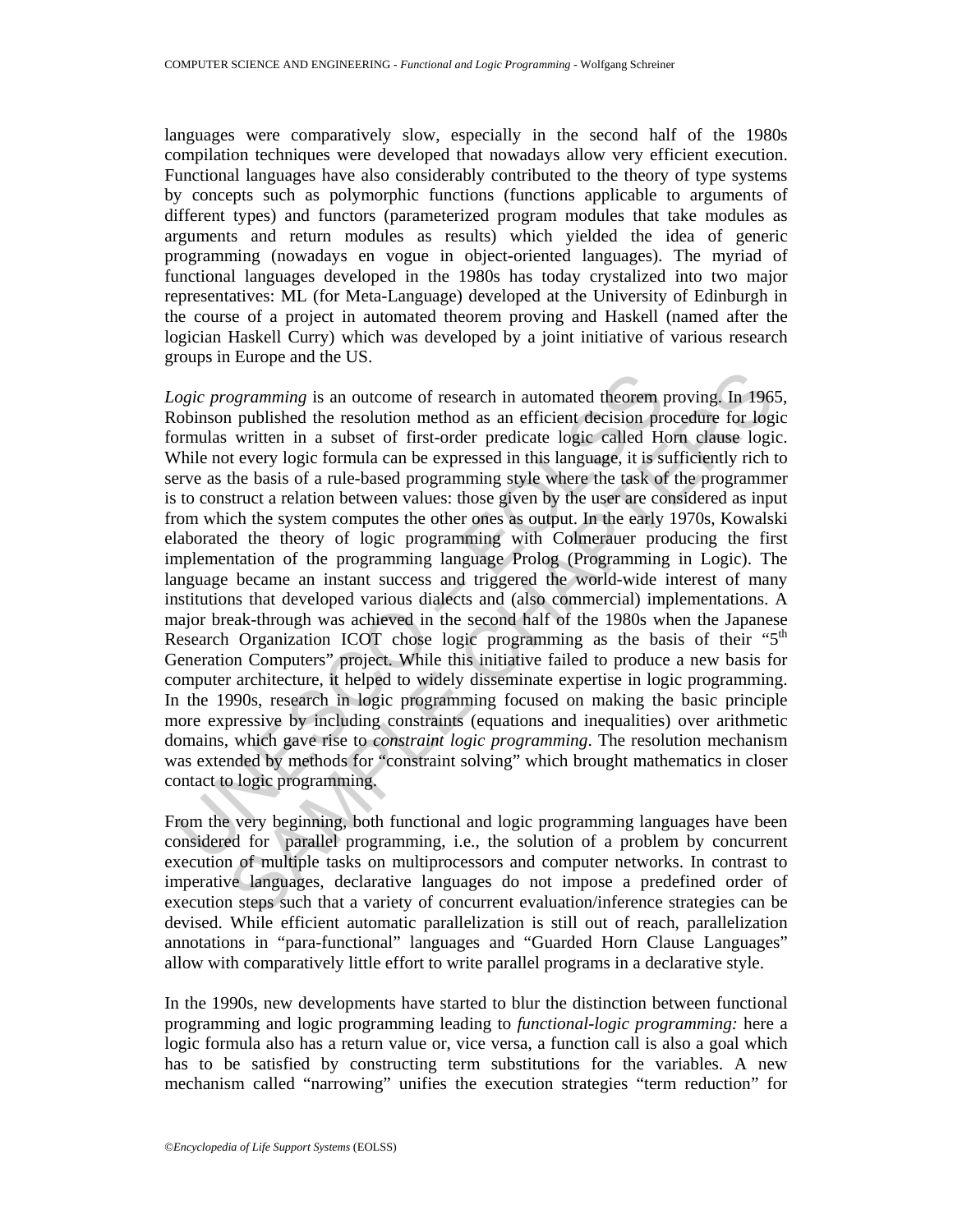functional programming and "resolution" for logic programming and thus enhances the expressiveness of the declarative style of programming. While research currently focuses more on the theoretical aspects, the next decade will certainly see also further progress on more efficient compilation strategies for this kind of languages. While numerous applications have been developed in declarative languages, their main impact on computer science is an indirect one: the ideas and techniques elaborated in functional and logic programming have found their way to conventional languages, especially to object-oriented languages such as C++ and Java and to the languages used in computer algebra systems such as Mathematica.

## **2. Functional Programming**

### **2.1 Mathematical Foundations**

**1 Mathematical Foundations**<br> **1 Mathematical function.**  $f : A \rightarrow B$  is a mapping  $f$  from a set of objomain to a target set  $B$  called the *range* such that for every element  $a$  the application of  $f$  to  $a$ ) uniquely deno **nematical Foundations**<br>
matical function. f : A  $\rightarrow$  B is a mapping *f* from a set of objects *A* called the<br>
o a target set *B* called the *range* such that for every element *a* of *A* the term *f*(*ication of f to a*) A mathematical function.  $f : A \rightarrow B$  is a mapping *f* from a set of objects *A* called the *domain* to a target set *B* called the *range* such that for every element *a* of *A* the term *f(a)*  (the *application of f to a*) uniquely denotes an object of *B*. Typically *f* is defined by an equation  $f(x) = T$  where *T* is a term in which only *x* occurs as a free variable; the result of  $f(a)$  is determined by evaluating T after the formal parameter x has been replaced by actual argument *a*. For instance,

square :  $Z \rightarrow Z$ 

square  $(x) = x^*x$ 

defines a function *square* on the set Z of integer numbers such that the application *square*(2) denotes the result  $2 \times 2 = 4$ . A function may also take multiple parameters, e.g. defining

squarediff  $(a, b) = (a + b)^*(a - b)$ squarediff :  $Z \times Z \rightarrow Z$ 

yields *squarediff*(3, 2)=(3 + 2)\*(3 - 2)=5\*1 = 5. We may construct the defining term also hierarchically with the help of *local definitions*:

squared if  $(a, b) = c^*d$  where squarediff  $: Z \times Z \rightarrow Z$  $c = a + b$  $d = a - b$ 

A function may be defined by multiple terms guarded by *conditions* on the parameters, e.g.

 $(\mathrm{x})$ abs:  $Z \rightarrow Z$ x if  $x < 0$ abs ( x  $=\begin{cases} -x & \text{if } x < 0 \\ x & \text{otherwise} \end{cases}$  $\overline{a}$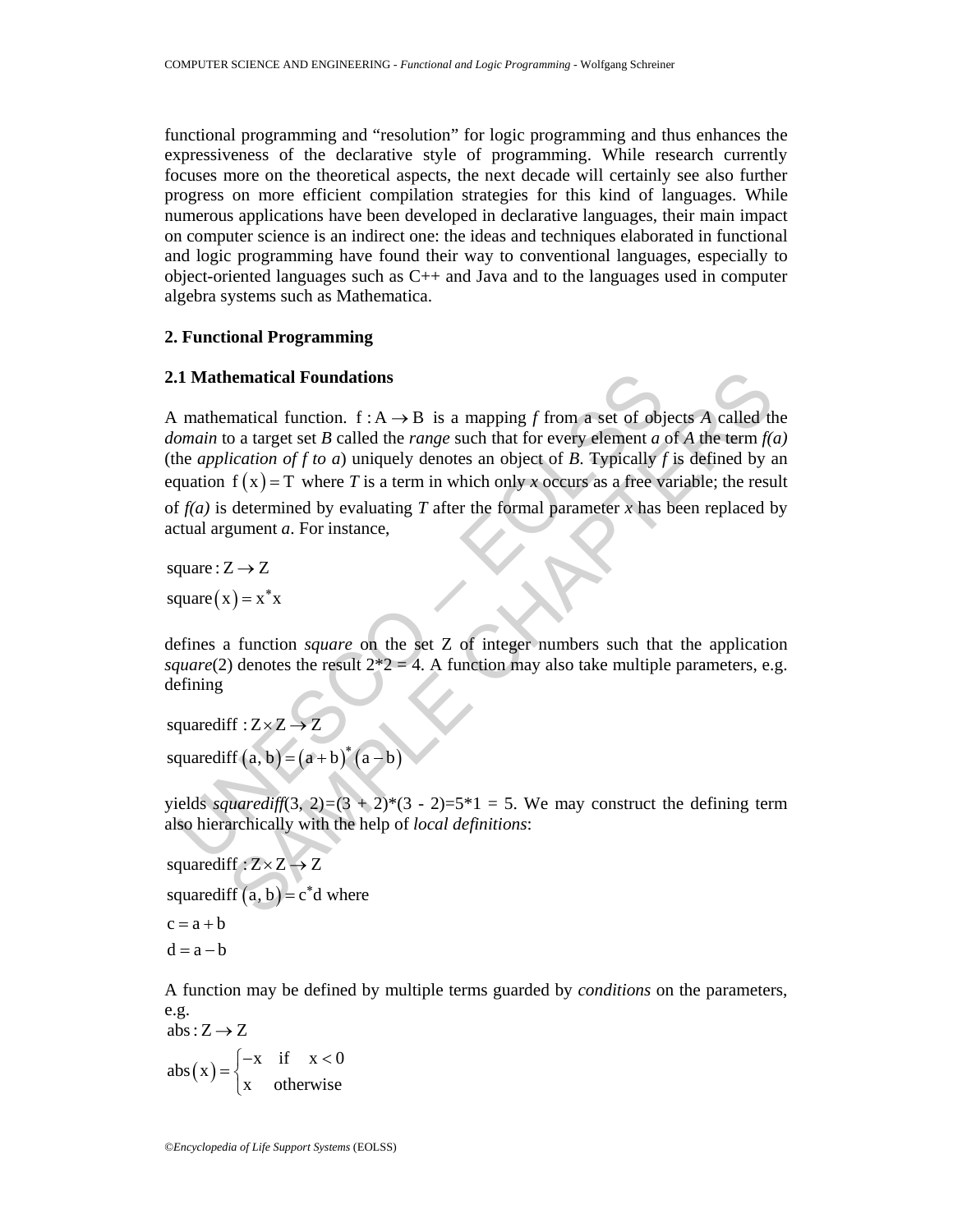defines the absolute value of an integer number. If the condition can be expressed by a syntactic *pattern* of the arguments, then a function definition may consist of multiple equations, e.g.

tail : List  $(A) \rightarrow$  List  $(A)$ tail( $\begin{bmatrix} 1 \end{bmatrix}$ ) =  $\begin{bmatrix} 1 \end{bmatrix}$  $tail(x : xs) = xs$ 

defines a function *tail* on lists of elements from any set *A*: when *tail* is applied to an empty list, it returns the empty list; when it is applied to a list with first element *x* and rest list *xs*, it returns *xs*.

A function may also refer to itself *recursively* on the right hand side of the defining equation, e.g.

 $sum : List(Z) \rightarrow Z$  $sum([$   $]$ ) = 0  $sum(x : xs) = x + sum(xs)$ 

defines a function *sum* that when applied to a list of integer numbers returns the sum of the list elements, e.g.  $sum([1, 2, 3]) = 1 + sum([2, 3]) = 1 + (2 + sum([3])) = 1 + (2 + (3 +$  $sum([1])) = 1 + (2 + (3 + 0)) = 6.$ 

function may also refer to itself *recursively* on the right hand side<br>quation, e.g.<br>um:List(Z)  $\rightarrow$  Z<br>um([])=0<br>um(x:xs)= x + sum(xs)<br>efines a function *sum* that when applied to a list of integer numbers re<br>list elements Solution and also refer to itself *recursively* on the right hand side of the defining e.g.<br>  $\mathfrak{m}(2) \rightarrow Z$ <br>  $\mathfrak{m}(X) = 0$ <br>  $\mathfrak{m}(X) = 0$ <br>  $\mathfrak{m}(X) = 0$ <br>  $\mathfrak{m}(X) = 0$ <br>  $\mathfrak{m}(X) = 0$ <br>  $\mathfrak{m}(X) = 0$ <br>  $\mathfrak{m}(X) = 1 + (2$ Given functions  $f : A \rightarrow B$  and  $g : B \rightarrow C$  we can create the *composition*  $f \circ g : A \rightarrow C$ such that for every *a* in *A* we have  $(f \circ g)(a) = g(f(a))$ . For instance, defining listsquare = sum o square, we get listsquare  $[1, 2, 3] = 36$ . Thus we may construct in a modular way from simple functions more complex ones.

# **2.2 Programming Model**

In a functional programming language like *Haskell* or *ML*, the definition of a program function closely resembles a mathematical function definition. For instance, we can define in Haskell

square  $::$  Int  $\rightarrow$  Int square  $x = x^*x$ 

such that the term (square 2) evaluates to 4. Likewise we can define squarediff  $:: Int -> Int -> Int$ 

squarediff a  $b = c^*d$  where

 $c = a + b$  $d = a - b$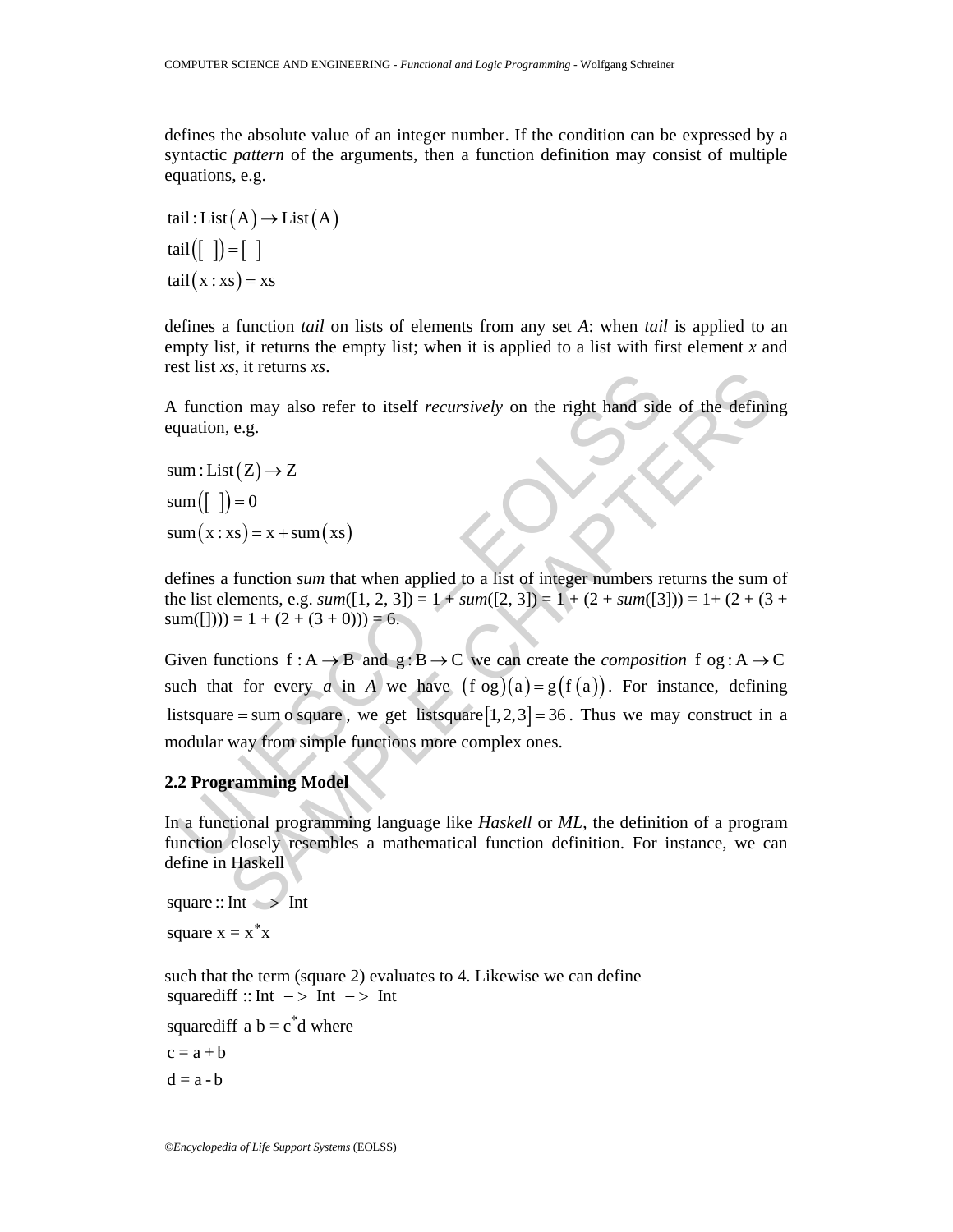```
abs::Int - > Intabs x \mid x < 0 = -xotherwise = xtail::[a] \mathop{~}-\mathop{~}- [a]
tail\begin{bmatrix} \end{bmatrix} = \begin{bmatrix} \end{bmatrix}tail(x : xs) = xs\text{sum} : [\text{Int}] \rightarrow \text{Int}\text{sum} \begin{bmatrix} \end{bmatrix} = 0sum(x : xs) = 1 + (sum xs)
```
such that e.g. the term (sum  $[1, 2, 3]$ ) evaluates to 6. It is illustrative to compare above definition of sum to a corresponding definition in an imperative programming language (see*. Imperative Programming*):

```
fun sum(a : Array[Int], n : Int): Int
s := s + a[i]var s, i: Int
s := 0for i := 1 to n do
retrun s
end
```
um (x:xs) = 1+ (sum xs)<br>
uch that e.g. the term (sum [1, 2, 3]) evaluates to 6. It is illustrative to<br>
efinition of sum to a corresponding definition in an imperative programe.<br>
Entertainty and the according definition in xs) = 1+ (sum xs)<br>
c.g. the term (sum [1, 2, 3]) evaluates to 6. It is illustrative to compare above of sum to a corresponding definition in an imperative programming language<br>
operative Programming):<br>
(a: Array [Int], n: In an imperative language, a program is a sequence of commands (or *statements*) that operate on a hidden state, namely the computer store holding the current values of the program variables (s, i). Program execution proceeds in a sequence of *assignments* which start in some initial state and iteratively modify this state by updating the variable values until some final state is reached which denotes the result of the computation  $\left( s = \sum_{i=1}^{n} a[i], i = n+1 \right).$ 

All imperative languages (and also the object-oriented ones, (see *Object-oriented Programming*) reflect this state-oriented view which has its basis in the von Neumann model of computation which itself represents an abstraction of the underlying hardware (see *Processors*).

On the contrary, in a functional language a program is a mathematical term (or *expression*) and program execution proceeds in a sequence of *reduction steps*: in each step, we select a subterm denoting a function application (the *redex*) and replace it by the defining term after having substituted the formal parameters by the actual arguments. The reduction process terminates when we yield a term that does not contain any more redex (a *normal form*).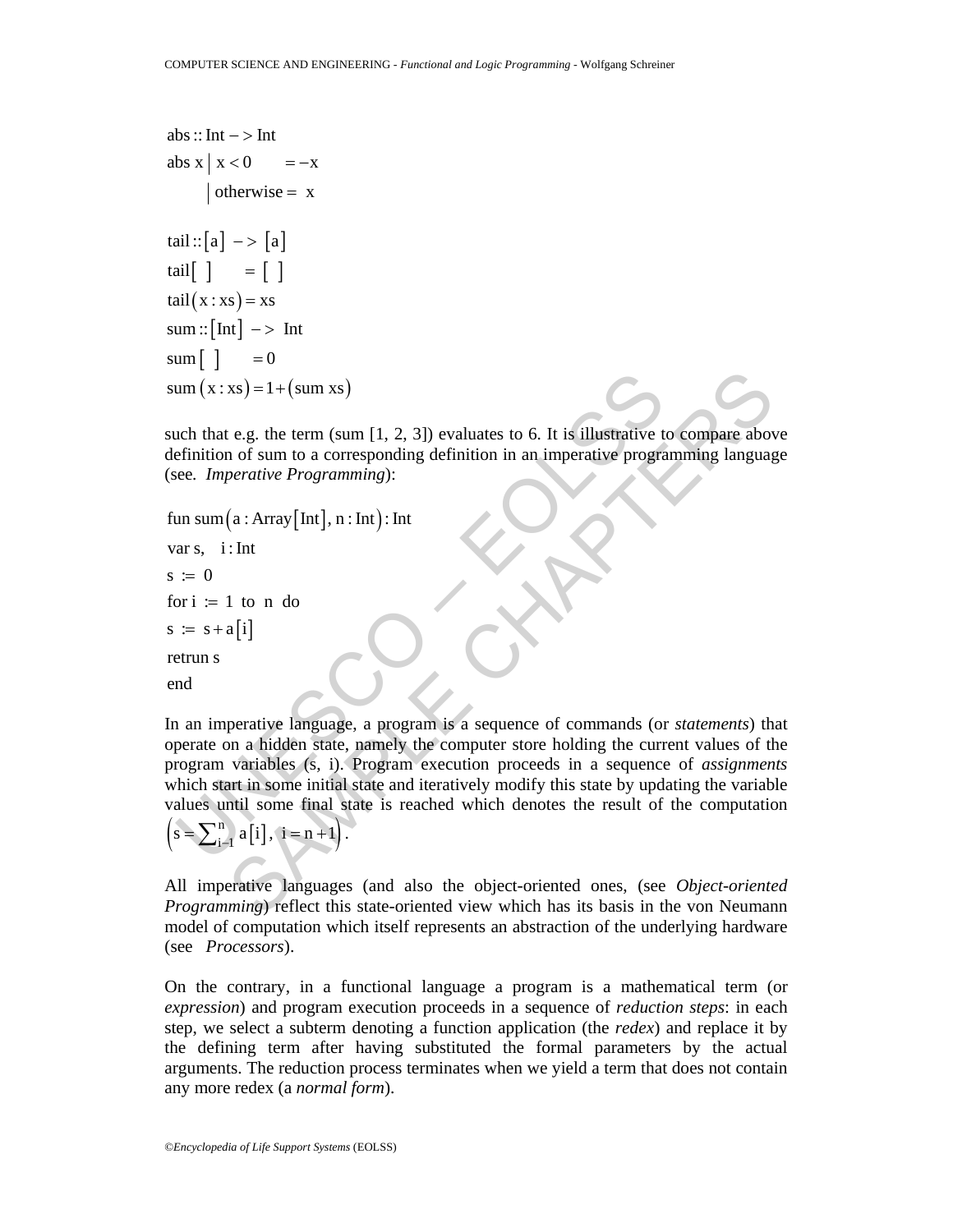A term may have more than one potential redex, e.g. in squarediff(sum(a), sum(b))each of the underlined function symbols denotes the head of a term that may be selected for reduction. However, no matter, which selection strategy we apply, *if* a reduction sequence yields a normal form, this normal form is uniquely determined. This fundamental feature is a consequence of the *Church-Rosser Theorem* in λ-calculus which forms the theoretical basis of functional programming (see *Models of Computation*).

As a consequence, functional programming languages have the following characteristics that distinguish them from imperative or object-oriented languages:

on the results of its subexpressions. Consequently, if the prop<br>
multiple times, it always returns the same result. Conversely, t<br>
execution a functional program is returning a result e.g., in pro-<br>
the execution of  $g(a)$ In the results of its subexpressions. Consequently, if the program is execute utiliple times, it alway returns the same result. Conversely, the only effect underection of *g(a)* cannot have a side-effect that affects the *Referential transparency.* A functional program is an expression that can be considered as a mathematical term: its result is a unique value that only depends on the results of its subexpressions. Consequently, if the program is executed multiple times, it always returns the same result. Conversely, the only effect of executing a functional program is returning a result: e.g., in program  $f(g(a), h(b))$ the execution of  $g(a)$  cannot have a side-effect that affects the result of  $h(b)$ . Furthermore, if we define a name  $x = T$  in a functional program, then any occurrence of  $x$  in the scope of the definition may be replaced by  $T$  without changing the overall result.

All this is *not* true for imperative languages: here the definition of a program function may refer to global data that may be destructively updated between calls; actually the function itself may update these data such that two subsequent identical applications give different results.

 *No destructive assignments.* A (purely) functional programming language does not have an assignment statement that updates the value of a variable. A "variable" in a functional language is actually a *constant* i.e. a name that is bound by a definition to a value; this binding is *immutable*, i.e., it cannot be changed in the scope of the definition (*single assignment property*).

This restriction has a major consequence on the functional style of programming: while it is in imperative programming common to have a global data structure that is iteratively updated in the course of computation, in functional programming always a new version of the structure has to be constructed (nevertheless the new structure may share components with the old one or the system may automatically find that the old structure can be safely updated in place).

> TO ACCESS ALL THE **28 PAGES** OF THIS CHAPTER, Visit: [http://www.eolss.net/Eolss-sampleAllChapter.aspx](https://www.eolss.net/ebooklib/sc_cart.aspx?File=E6-45-05-04)

- - -